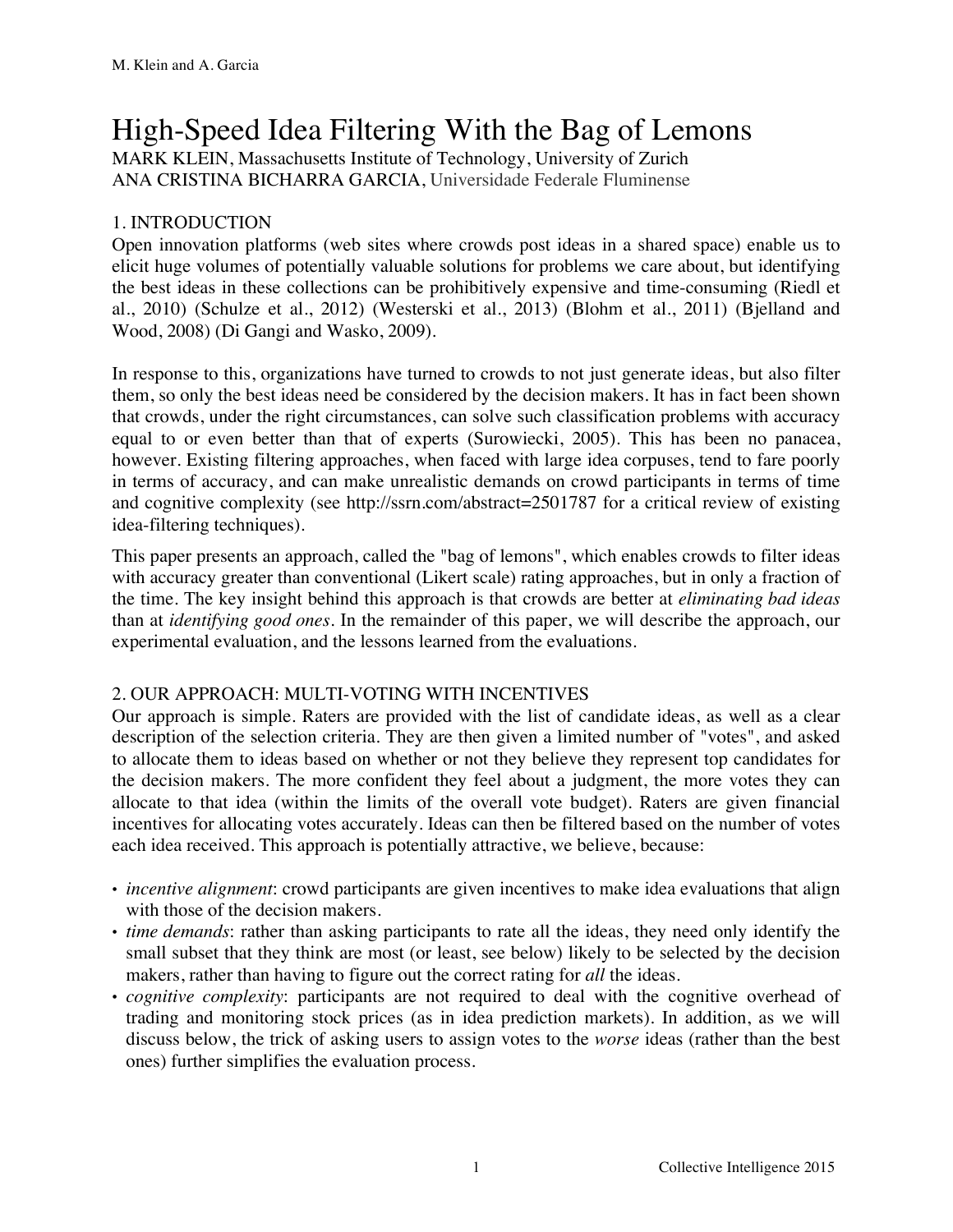Our hypothesis, therefore, was that our multi-voting approach will allow crowds to achieve at least comparable levels of accuracy in filtering idea sets, while requiring less rater time, than conventional rating techniques.

## 3. EXPERIMENT DESIGN

To evaluate this, we engaged past and current members of a university R&D lab in identifying the most promising entries from a list of 48 ideas concerning how to increase productivity in the lab. The lab members were divided into three demographically matched groups of roughly 20 members each, each group using a different filtering approach:

- *• Likert:* Participants were asked to rate each idea using a 5-point Likert scale, ranging from 1 (poor) to 5 (excellent) (Likert, 1932)
- *• Bag of stars (BOS):* Participants were asked to distribute a budget of 10 "stars" to the ideas they felt were *most likely* to excellent.
- *• Bag of Lemons (BOL):* Participants were asked distribute a budget of 10 "lemons" to the ideas they felt were *least likely* to be excellent.

The ideas were evaluated, up-front, by an expert committee, and participants were given financial incentives for accurately identifying the 19 ideas that were considered good or excellent by at least three members of the expert committee. All the idea filtering engagements took place in parallel, participants could not see each other's ratings, and were asked to not discuss their evaluations with each other during the experiment, to help assure the rater independence that is required for accurate crowd classification (Ladha, 1992). All user interactions with the system were recorded and time-stamped.

#### 4. EVALUATION RESULTS

We used a standard technique known as ROC curves (Fawcett, 2004) to assess the accuracy of the idea filtering methods. ROC curves plot the true positive rate vs. the false positive rate for a filter. The area under the ROC curves is then a measure of accuracy: a perfectly accurate idea filter would have an area of 1.0, while a random selection filter would have an area of 0.5.

The accuracy scores for the three idea filtering conditions were as follows:

| Condition        | Accuracy         |
|------------------|------------------|
| BOL <sup>'</sup> | $0.89 + -0.04$   |
| Likert           | $0.74 + (-0.03)$ |
| <b>BOS</b>       | $0.62 + (-0.03)$ |

BOL had the highest accuracy, followed by Likert and then BOS. All conditions performed better than a random filter (which would have an accuracy of 0.5), and all these differences were statistically significant at p<0.05.

The average amount of time the participants spent, in minutes, doing the ratings in each idea filtering condition were as follows: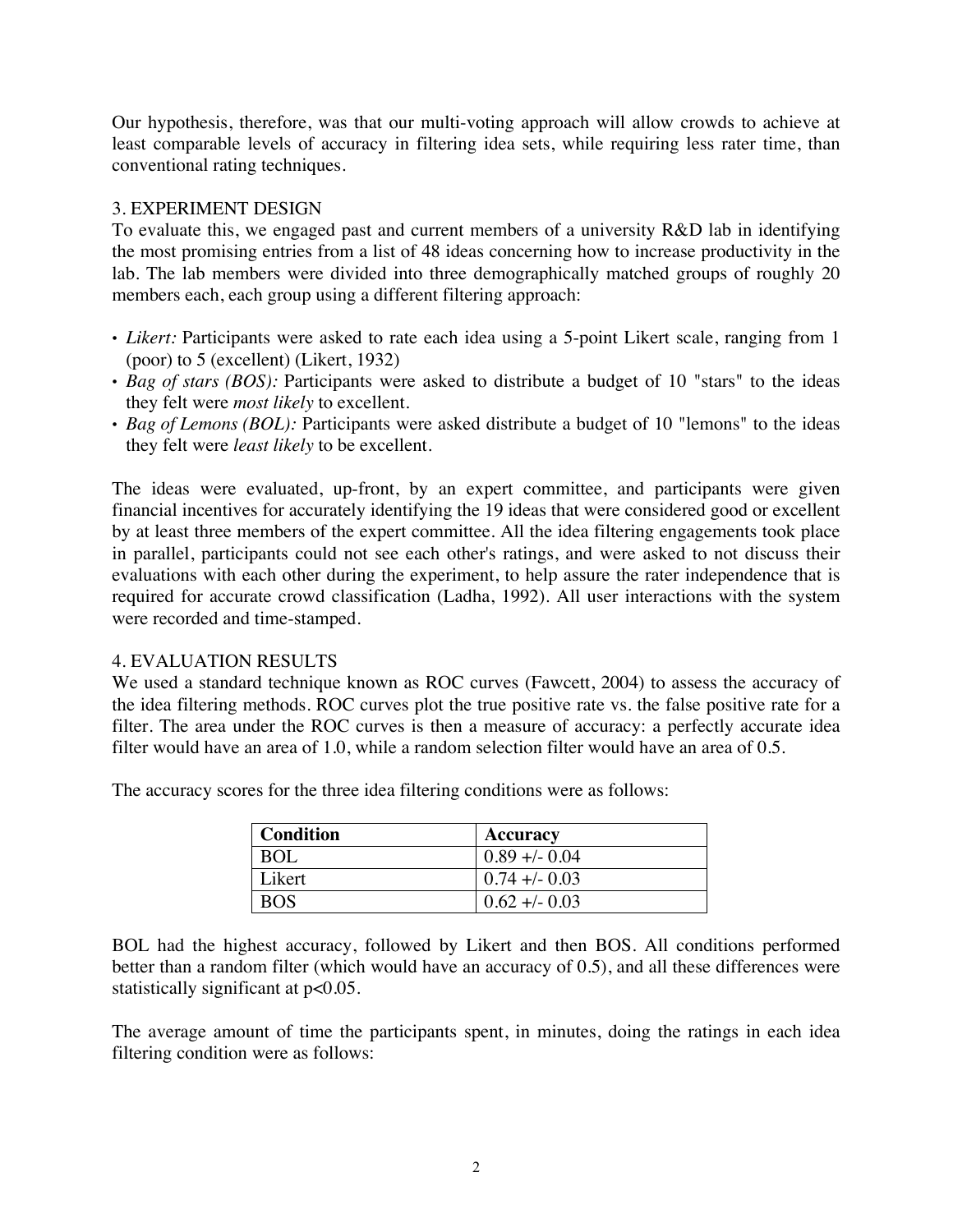| Condition  | <b>Per-Rater Time/minutes</b> |
|------------|-------------------------------|
| <b>BOL</b> | $24 + (-12)$                  |
| Likert     | $75 + (-20)$                  |
|            | $25 + 28$                     |

BOS and BOL required roughly 1/3rd the rater time of the Likert approach (p<0.05). The difference between BOS and BOL was not statistically significant.

Our data allows us to reach the following conclusions:

- The bag of lemons (BOL) approach provided substantially (about 33%) greater idea filtering accuracy than the conventional Likert approach, while requiring only about one third of the rater time.
- Our crowds were much (about 60%) more accurate *at eliminating bad ideas* (BOL) than selecting good ones (BOS).

Our hypothesis (that our approach will achieve at least comparable idea filtering accuracy as Likert rating, while requiring less rater time) was thus validated for the Bag of Lemons, but not for the Bag of Stars.

### 5. LESSONS LEARNED

How can we understand these results? We believe that the key insight is that identifying the *best* ideas requires finding ideas that are exceptional with respect to *all* relevant criteria (e.g. feasibility, value, and cost). This can be time-consuming and, in addition, may force raters to make judgments that they are not well-qualified to make. A rater, for example, may have a good sense of the potential benefits of an idea, but not of how costly it would be to implement. The Bag of Lemons approach, by contrast, tries to find the *worst* ideas, and this only requires that people identify ideas that are clearly deficient with respect to *one criterion*, since that is all it takes to eliminate an idea from consideration*.* The incentives and limited vote budget, in addition, encourage raters to focus only on the ideas they feel they can evaluate quickly and well. As long as the rater community is diverse enough so that every criterion has at least some raters who can evaluate it, the bag of lemons can achieve greater idea filtering accuracy than any member could achieve on his/her own, while reducing rating time as compared to techniques that require raters to evaluate with respect to all the criteria.

This work represents, we believe, a novel and important contribution to the literature on idea filtering for open innovation systems. While other efforts have used multi-voting for idea filtering (Bao et al., 2011), or provided incentives for idea filtering accuracy (e.g. in prediction markets), we are aware of no previous work that combines these concepts, or that is based on identifying the worse, rather than the best, ideas.

#### 6. ACKNOWLEDGMENTS

A.C.B. Garcia gratefully acknowledges funding support from the Brazilian government research agency (CAPES). M. Klein's participation in this work was supported by grant 6611188 from the European Union Seventh Framework (FP7) Program - the CATALYST project.